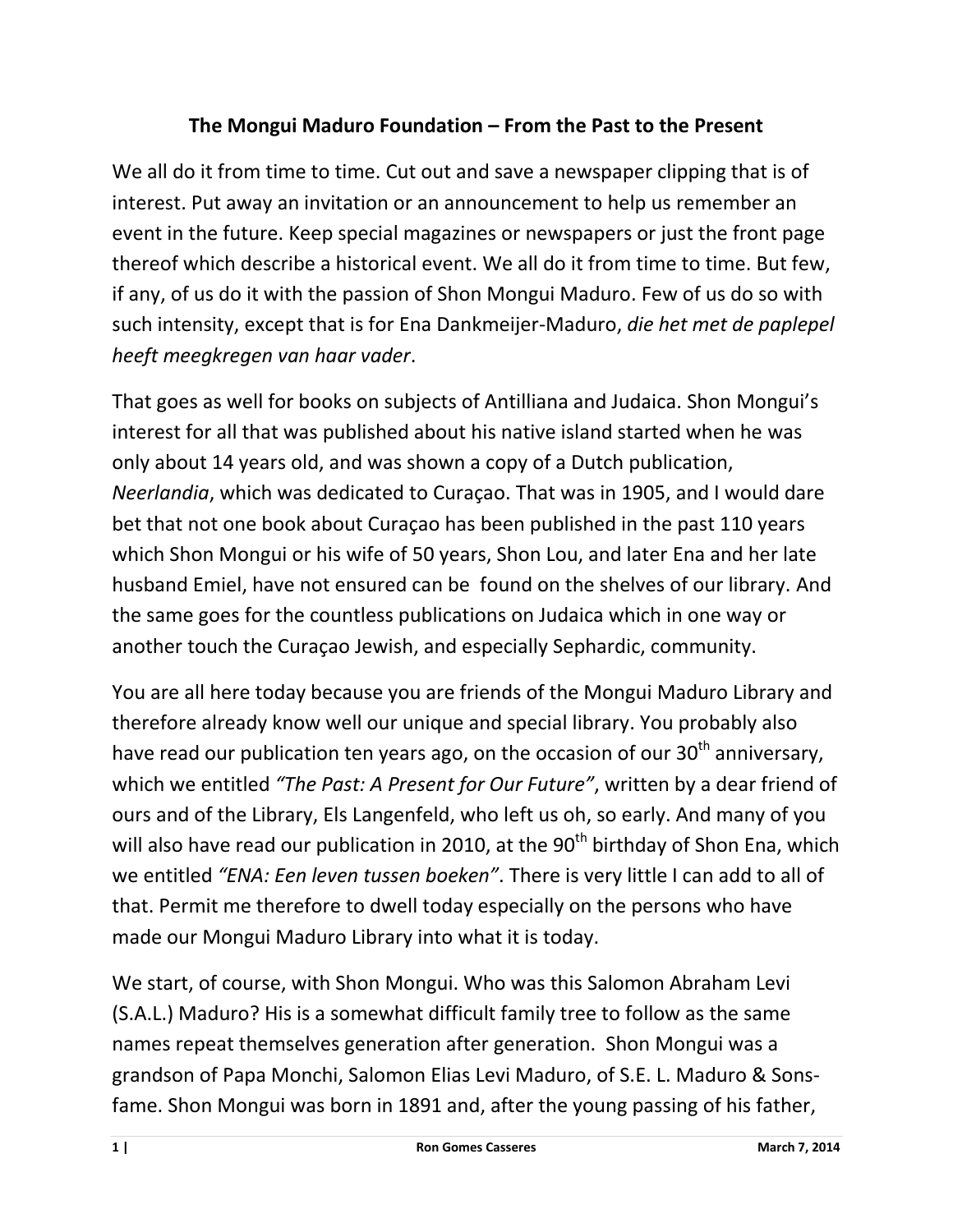raised by his uncle, Manchi, who never married. Manchi instilled in his nephew Mongui a love of the outdoors of Rooi Catootje. Among his uncles and cousins, Mongui counted one of the greatest philanthropists our country has ever known, Lau Maduro, who in his own time was referred to as *"Padre de los Pobres"*; one of our greatest musicians and composers, Chal Maduro; and one of Curaçao's most successful entrepreneurs in his cousin Momón Lau (or for some, Momón Blò.) These ingredients all came together in Shon Mongui, and made of him a true Yu di Kòrsou, eager to contribute to Curaçao's society whenever he could. And he would do so in the family's businesses, in the Chamber of Commerce, in Congregation Mikvé Israel and as honorary consul to France and Portugal.

Shon Mongui was not to do so alone. He was joined by his wife, Rachel Louise, Shon Lu, Brandao who would preside over de *Vereniging Huisvlijt* for home industry for not less than forty years and contribute in her own way to Curaçao's society. Through *Huisvlijt*, Shon Lu helped countless households create their own income through handcraft, art and Panama-style straw hats.

From that happy marriage came forth our Shon Ena. Her so very interesting life has been well-described by Jeanette van Ditzhuizen in *"ENA: Een leven tussen boeken"*. Reading of Shon Ena's life, one cannot but be a bit envious of the exciting life she led as a young child on the Rooi Catootje estate and hòfi, and then as a young woman during the war years and directly thereafter. That excitement continued after she met and married Emiel Dankmeijer, and together they added another dimension to their world – that of entrepreneurship with the E&E chicken farm and later as one of the founding shareholders of what we today know as KFC. In every way, Emiel became a true partner of Shon Ena, not only in their marriage but also in E&E, in developing the entire Rooi Catootje real estate, and in guiding Shon Ena through the intricacies of stock markets – a quality that in later years would serve her, and our Foundation and Library, very well.

And while all of this was happening, Shon Mongui kept collecting books, clippings, invitation cards, menus, stamps, coins, notebooks, speeches, hundreds of documentation folders, in short much of what for him represented his island and his Jewish community. In today's lingo, he collected Antilliana and Judaica. And when his collection could no longer be kept in the family home in Scharloo, there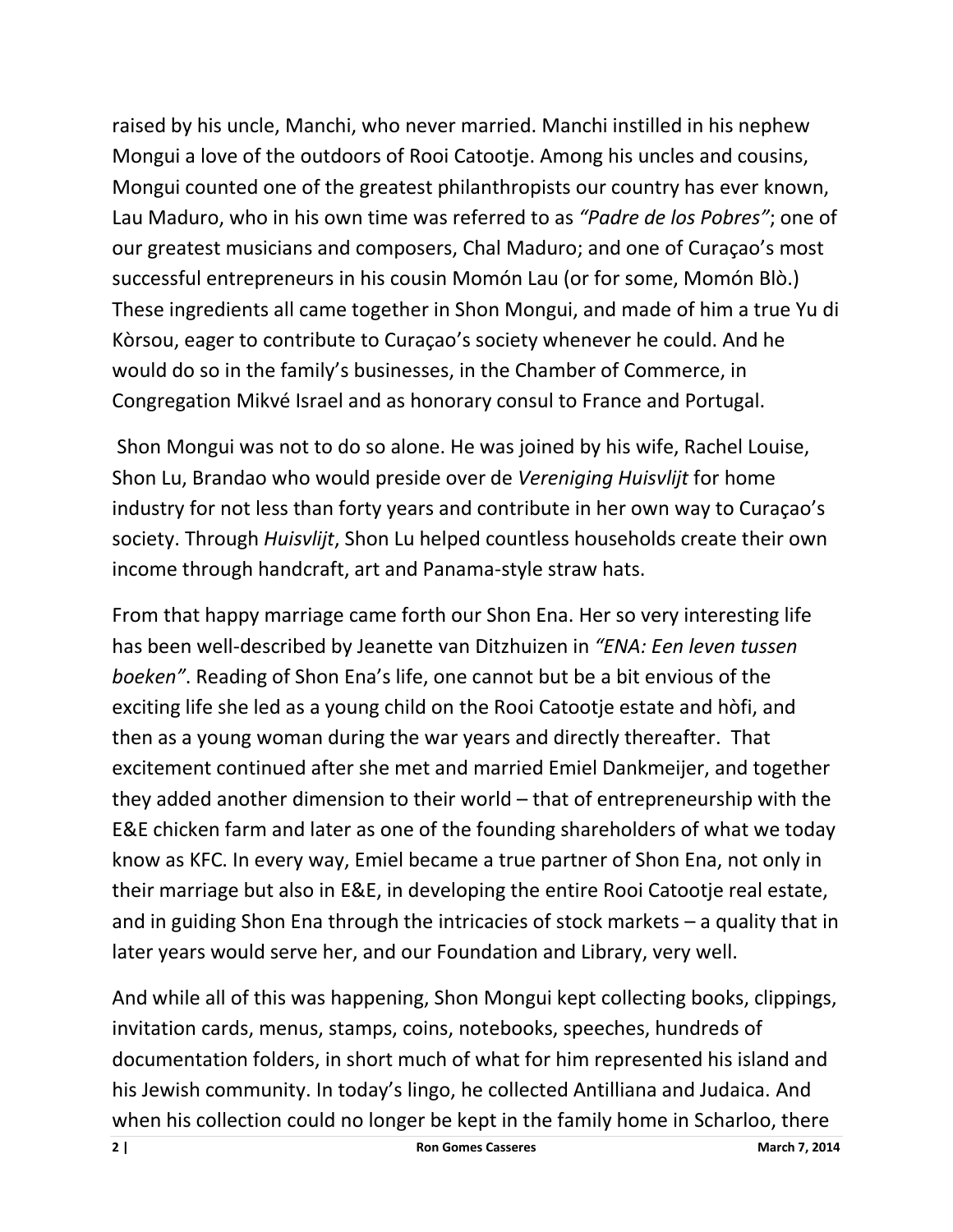was never a doubt where it would end up after Shon Mongui's passing: in Landhuis Rooi Catootje. It is here that so much of what was important in the lives of Shon Mongui and Shon Lu were united: the Landhuis and its hòfi, his collection of Antilliana and Judaica, and the elegance and majesty of one of Curaçao's old homes which Els Langenfeld describes as "being more than a historic mansion … it is a living, breathing record of one of the island's oldest families, the Maduro's."

Els describes that Shon Mongui would often find "eminent historians knocking on his door inquiring about his archives, and with increasing frequency." Encouraged by Shon Lu to do so, Ena and Emiel were therefore soon looking into making the collection into a private library, one which anyone can visit free of charge.

Shon Ena likes structures, plans and visions, and there was not a shortage of those when it came to Shon Mongui's collection. It took about five more years for Shon Lu, Ena and Emiel, assisted by Daphne Labega, RoseMarie de Paula and Rene Maduro, to create the structure that would make what was a family hobby into one of Curaçao's true treasures. And so it was that on the 5<sup>th</sup> of March of 1974, Stichting S.A.L. (Mongui) Maduro was born.

## QUESTION : How did they create a functional library from a simple Foundation?

Now there was a foundation, a collection, a building to house it in, large mahogany cabinets to put books in, but how to make it into a library? Here is where once again Ena's entrepreneurship came peeking around the corner. She learned all she could about libraries from international contacts and conferences; from libraries around the world; and from some of our best local librarians who helped her create the Mongui Maduro Library: Daphne Labega, RoseMary de Paula and Amy Maduro. To run her Library, Ena assembled an experienced staff of librarians, including Erica de Groot, Anne-Roos Reich, Louèla de Lira, and Esther van Haaren; slowly but surely also many historians and researchers became friends of the Library. Together they built the Mongui Maduro Library into what it is today: a unique private library with a collection that is generally recognized to be the largest collection of Antilliana and Judaica in the Dutch Caribbean, one which no serious researcher of the history and culture of our island can afford not to consult.